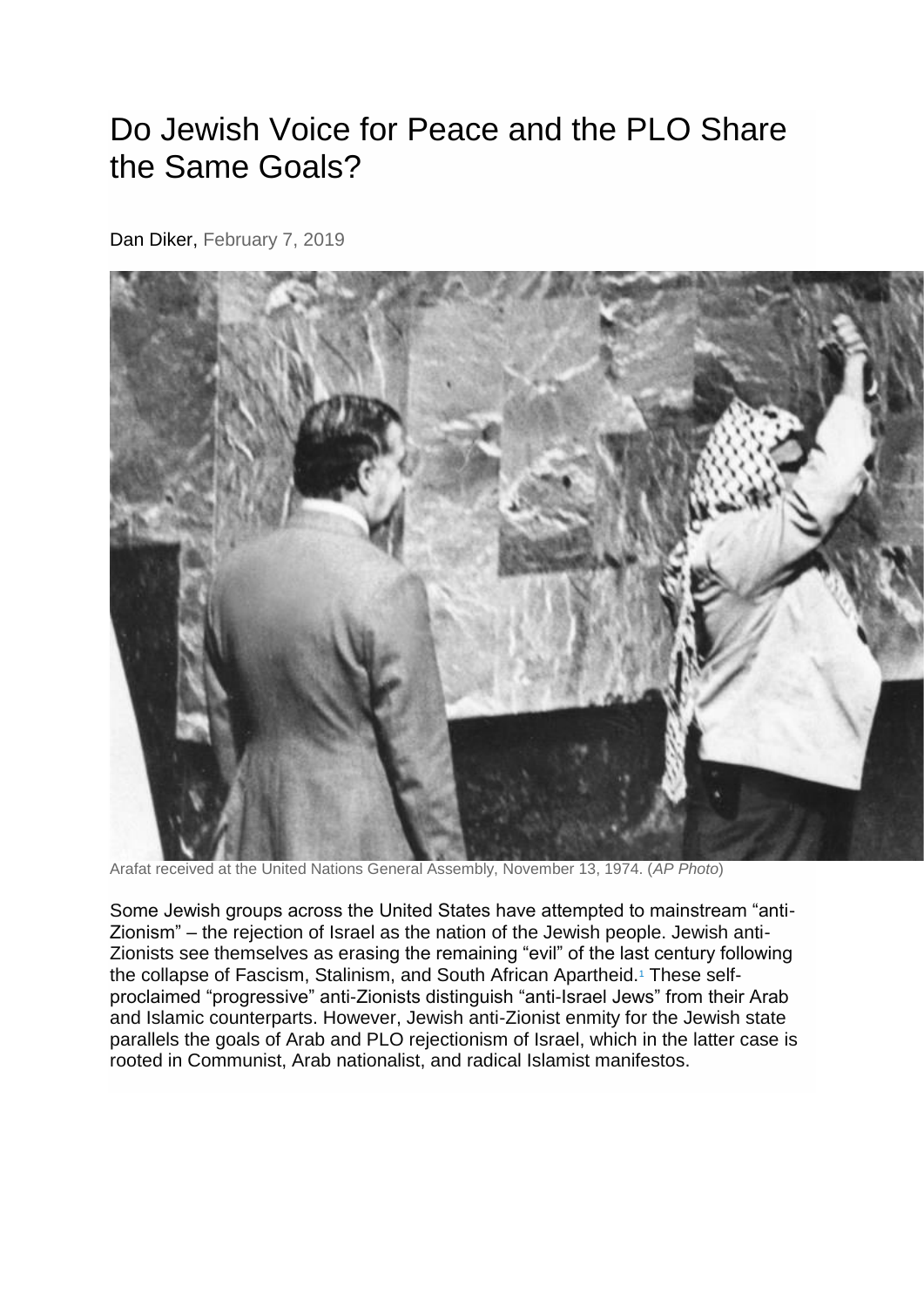

In solidarity with Gaza



Jewish Voices

for Peace event supporting the Hamas-led surge on Israel's border. (2018)

Jewish anti-Zionists have avoided employing the terror tactics of the PLO and other Palestinian terror organizations. However, PLO and Arab anti-Zionist incitement and Jewish anti-Zionist condemnations reflect similar rhetoric, ideology, and goals. Both reject the Jewish state's existence as "the collective Jew," following millennia of religious, ethnic, and racial demonization and delegitimization of the individual Jew, rendering their shared crusade as demonstrably anti-Semitic.

Historically, the anti-Semitic dogma underlying Jewish anti-Zionist activity has roots in Soviet and PLO agitation in the United Nations. In 1965, the Soviet Union, the arch anti-Semitic power at the time in the UN General Assembly, refused to recognize anti-Semitism as a form of racism, such as Apartheid or Nazism. The Soviets "set a precedent for linking Zionism and Nazism" as a vengeful move against United Statesled counter moves, as historian Joel Fishman points out in his path-breaking article, *Disaster of Another Kind*[.](file:///W:/Hans%20va%202009/AppÃ¨l%20K&I/Website/Berichten/Art.%20D.%20Diker_Do%20Jewish%20Voice%20for%20Peace%20and%20the%20PLO%20Share%20the%20Same%20Goals_2018-02.html%23_edn2) 2

The Soviets' association of Zionism with Nazism as forms of racism, a mere two decades after the Holocaust exterminated six million Jews, paved the way for PLO leader and terrorist Yasser Arafat's mendacious November, 1974 *Zionism is Racism* speech, delivered from the podium of the UN General Assembly. Arafat's anti-Semitic crusade resulted in the Soviet-aligned and Arab and African state backing for UNGA Resolution 3379 approved in November 1975 (and annulled in 1991), affirming that "Zionism is a form of racism…["](file:///W:/Hans%20va%202009/AppÃ¨l%20K&I/Website/Berichten/Art.%20D.%20Diker_Do%20Jewish%20Voice%20for%20Peace%20and%20the%20PLO%20Share%20the%20Same%20Goals_2018-02.html%23_edn3)<sup>3</sup>

Chaim Herzog, Israeli Ambassador to the UN at the time, declared at the UN General Assembly, "(This resolution is) another manifestation of the bitter anti-Semitic, anti-Jewish hatred which animates Arab society. Who would have believed that in this year, 1975, the malicious falsehoods of the ['Elders of Zion'](https://en.wikipedia.org/wiki/The_Protocols_of_the_Elders_of_Zion) would be distributed officially by Arab governments?"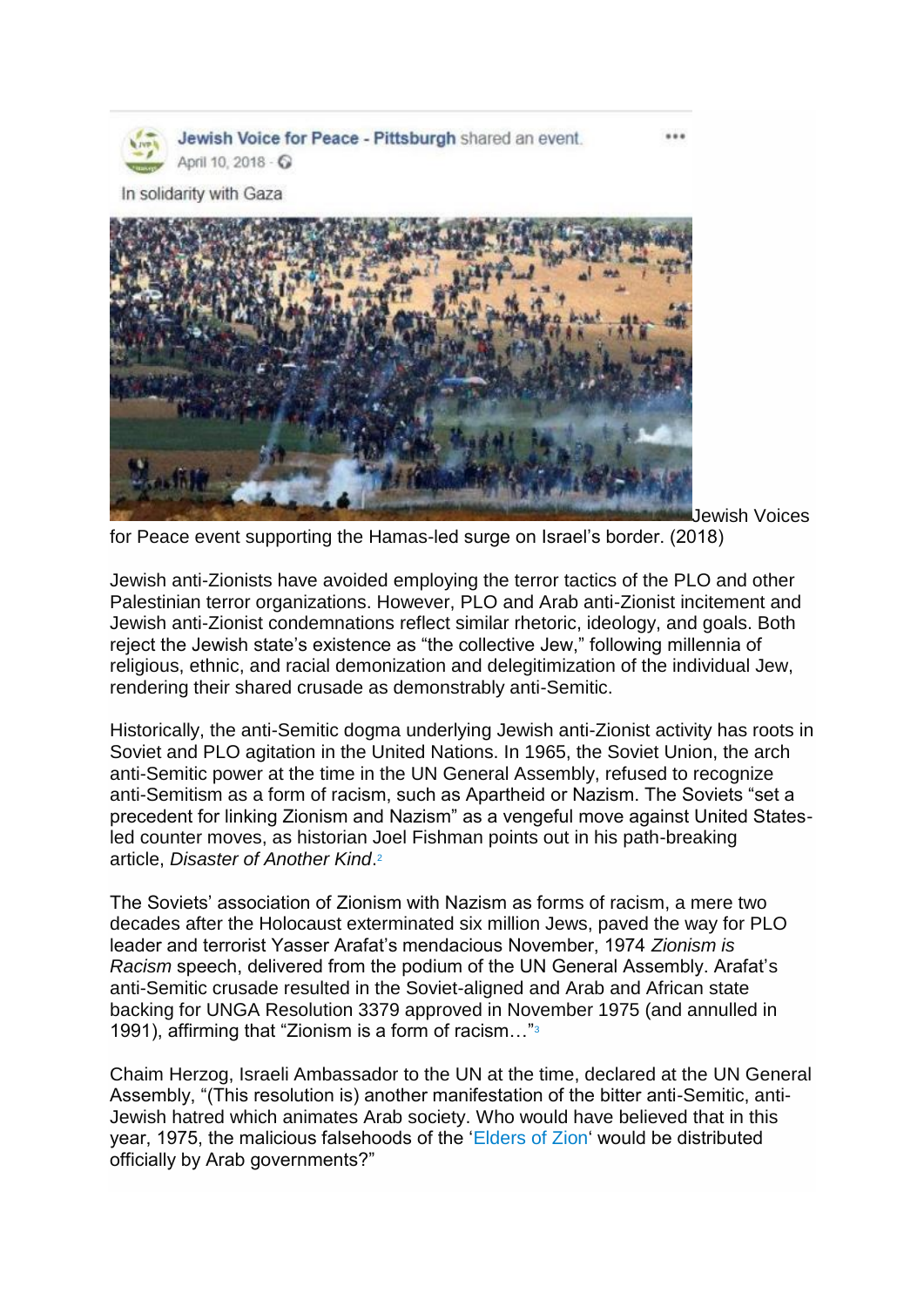U.S. Jewish leaders denounced Arafat's speech and the UN's assault against the legitimacy of the Jewish state a mere 24 months after Israel was threatened with annihilation by a *coordinated Egyptian and Syrian attack in 1973. Just before the fateful UN vote*, [Daniel Patrick Moynihan,](https://en.wikipedia.org/wiki/Daniel_Patrick_Moynihan) the United States ambassador to the United Nations, cautioned, "The United Nations is about to make anti-Semitism international law," noting that, "a great evil has been loosed upon the world."

Arafat's infamous 1974 "gun in holster" speech was delivered in full PLO military regalia. Arafat declared, "Zionism is an ideology that is imperialist, colonialist, racist; it is profoundly reactionary and discriminatory; it is united with anti-Semitism in its retrograde tenets and is, when all is said and done, another side of the same base coin."



Arafat received at the United Nations General Assembly, November 13, 1974. (*AP Photo*)

Twenty-seven years later, Arafat reenergized his anti-Zionist and anti-Semitic UN speech at the 2001 World Conference against Racism, Racial Discrimination, Xenophobia, and Related Intolerance, hosted in Durban, South Africa. Israel was targeted by Arafat and his supporters as the embodiment of evil, and like the apartheid regime in South Africa, had to be dismantled. Durban's NGO Forum's final declaration affirmed Israel's, "Acts of genocide and practices of ethnic cleansing as a racist system, which is Israel's brand of apartheid.["](file:///W:/Hans%20va%202009/AppÃ¨l%20K&I/Website/Berichten/Art.%20D.%20Diker_Do%20Jewish%20Voice%20for%20Peace%20and%20the%20PLO%20Share%20the%20Same%20Goals_2018-02.html%23_edn4)<sup>4</sup>

## Arafat's Disciples

Nearly two decades after the 2001 Durban conference, which Irwin Cotler, former Canadian Justice Minister and a Durban participant, branded "the *Mein Kampf* of terror,["](file:///W:/Hans%20va%202009/AppÃ¨l%20K&I/Website/Berichten/Art.%20D.%20Diker_Do%20Jewish%20Voice%20for%20Peace%20and%20the%20PLO%20Share%20the%20Same%20Goals_2018-02.html%23_edn5)5Arafat and his supporters' calls to dismantle the Jewish state are echoed in a growing chorus by Jewish anti-Zionist groups such as the Jewish Voice for Peace, If Not Now, and The International Jewish Anti-Zionist Network (IJAN). These Jewish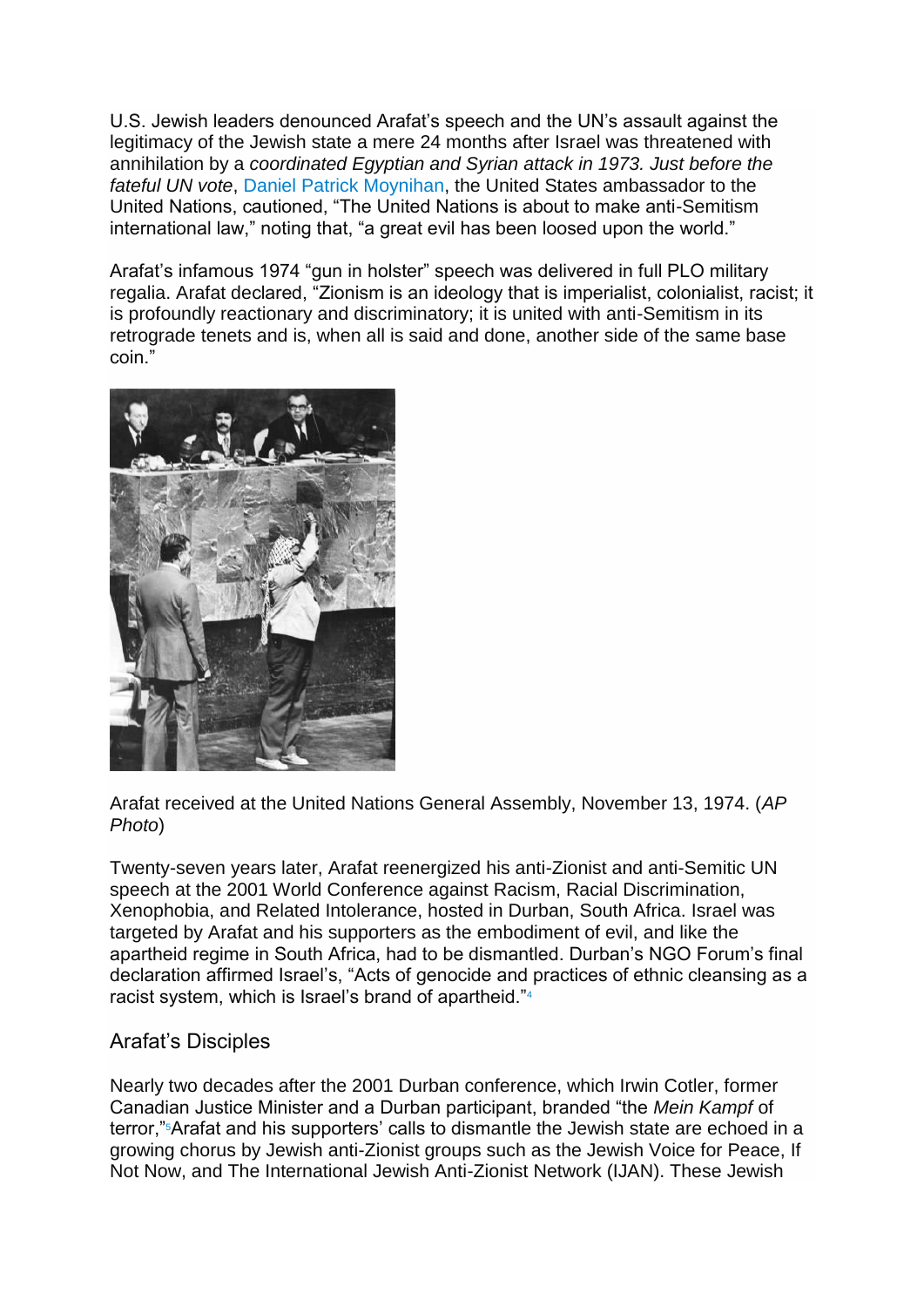adversaries of the nation-state of the Jewish people have denounced Israel with virtually identical language Arafat and his followers used when referring to Israel for the past six decades.

IJAN wrote in 2018, "We protest Zionism's exploitation and debasement of histories of Jewish persecution and genocide to justify the unjustifiable – the colonization of Palestine and ethnic cleansing of Palestinians.["](file:///W:/Hans%20va%202009/AppÃ¨l%20K&I/Website/Berichten/Art.%20D.%20Diker_Do%20Jewish%20Voice%20for%20Peace%20and%20the%20PLO%20Share%20the%20Same%20Goals_2018-02.html%23_edn6)<sup>6</sup> IJAN also stated, "The Palestinian struggle against Israeli racist apartheid and the racism of Zionism is one of the most critical struggles against racism and colonialism of today.["](file:///W:/Hans%20va%202009/AppÃ¨l%20K&I/Website/Berichten/Art.%20D.%20Diker_Do%20Jewish%20Voice%20for%20Peace%20and%20the%20PLO%20Share%20the%20Same%20Goals_2018-02.html%23_edn7)<sup>7</sup>

The Jewish Voice for Peace is another leading Jewish anti-Zionist organization whose rhetoric is reminiscent of the PLO, particularly Chairman Yasser Arafat's November 1974 speech at the UN[.](file:///W:/Hans%20va%202009/AppÃ¨l%20K&I/Website/Berichten/Art.%20D.%20Diker_Do%20Jewish%20Voice%20for%20Peace%20and%20the%20PLO%20Share%20the%20Same%20Goals_2018-02.html%23_edn8)<sup>8</sup> JVP and Jewish anti-Zionist fellow travelers have preached, "We have come to see that Zionism was a false and failed answer to the desperately real question many of our ancestors faced of how to protect Jewish lives from murderous antisemitism in Europe." In rejecting Zionism as "racist, colonialist and Apartheid," JVP has equated Zionism – the national movement for secure Jewish sovereignty – with the evil of anti-Semitism it was meant to overcome. This logic represents the intellectual and moral intersection between Jewish anti-Zionists and the terror-supporting PLO.

In 1974, Arafat stood before the world at the UNGA podium and predicted a "world free of colonialism, imperialism, neo-colonialism, and racism… including Zionism." Arafat insisted that "Our world aspires to peace, justice, equality, and freedom." Rebecca Vilkomerson, JVP's Executive Director, has carried Arafat's message into the 21st century together with Mahmoud Abbas, Chairman of the Palestinian Authority and the PLO. In JVP's January 2019 declaration, officially rejecting Zionism, JVP declared, "Jewish Voice for Peace is guided by a vision of justice, equality, and freedom for all people. We unequivocally oppose Zionism because it is counter to those ideals."

Despite receiving the Nobel Prize for Peace, Yasser Arafat was unmasked at the end of his life as the same terror-supporting leader he was when he stood at the UN 30 years earlier. In 2004, the Israel Defense Forces recovered thousands of documents that proved him steadfast in his unending war to destroy the Jewish State, financing PLO terror groups, collaborating with Hamas, and accepting Iranian regime support[.](file:///W:/Hans%20va%202009/AppÃ¨l%20K&I/Website/Berichten/Art.%20D.%20Diker_Do%20Jewish%20Voice%20for%20Peace%20and%20the%20PLO%20Share%20the%20Same%20Goals_2018-02.html%23_edn9)<sup>9</sup> Ultimately, Arafat was marginalized, isolated, and reduced to pariah status.[10](file:///W:/Hans%20va%202009/AppÃ¨l%20K&I/Website/Berichten/Art.%20D.%20Diker_Do%20Jewish%20Voice%20for%20Peace%20and%20the%20PLO%20Share%20the%20Same%20Goals_2018-02.html%23_edn10)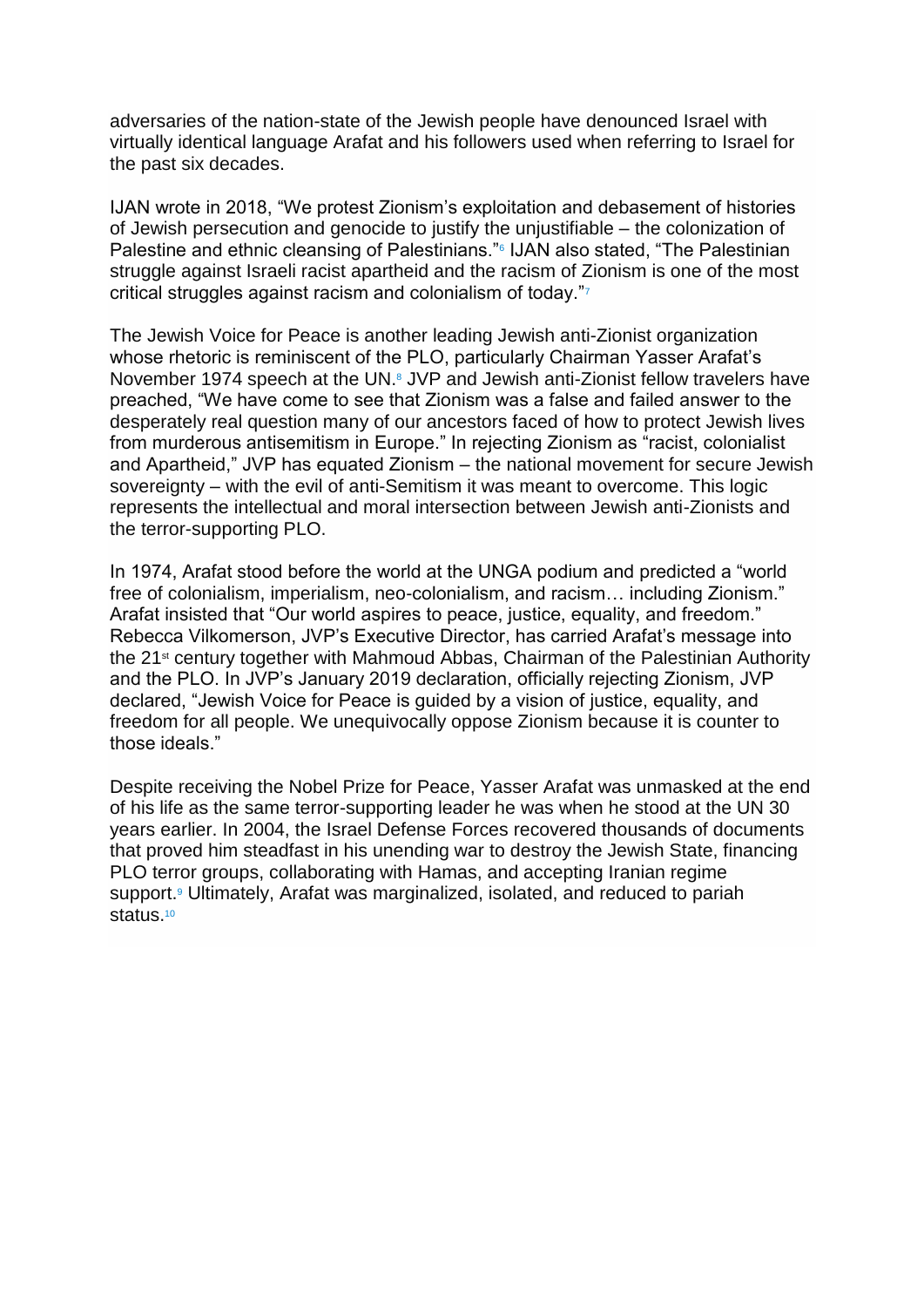

Leila Khaled, convicted terrorist and airplane hijacker (1969)